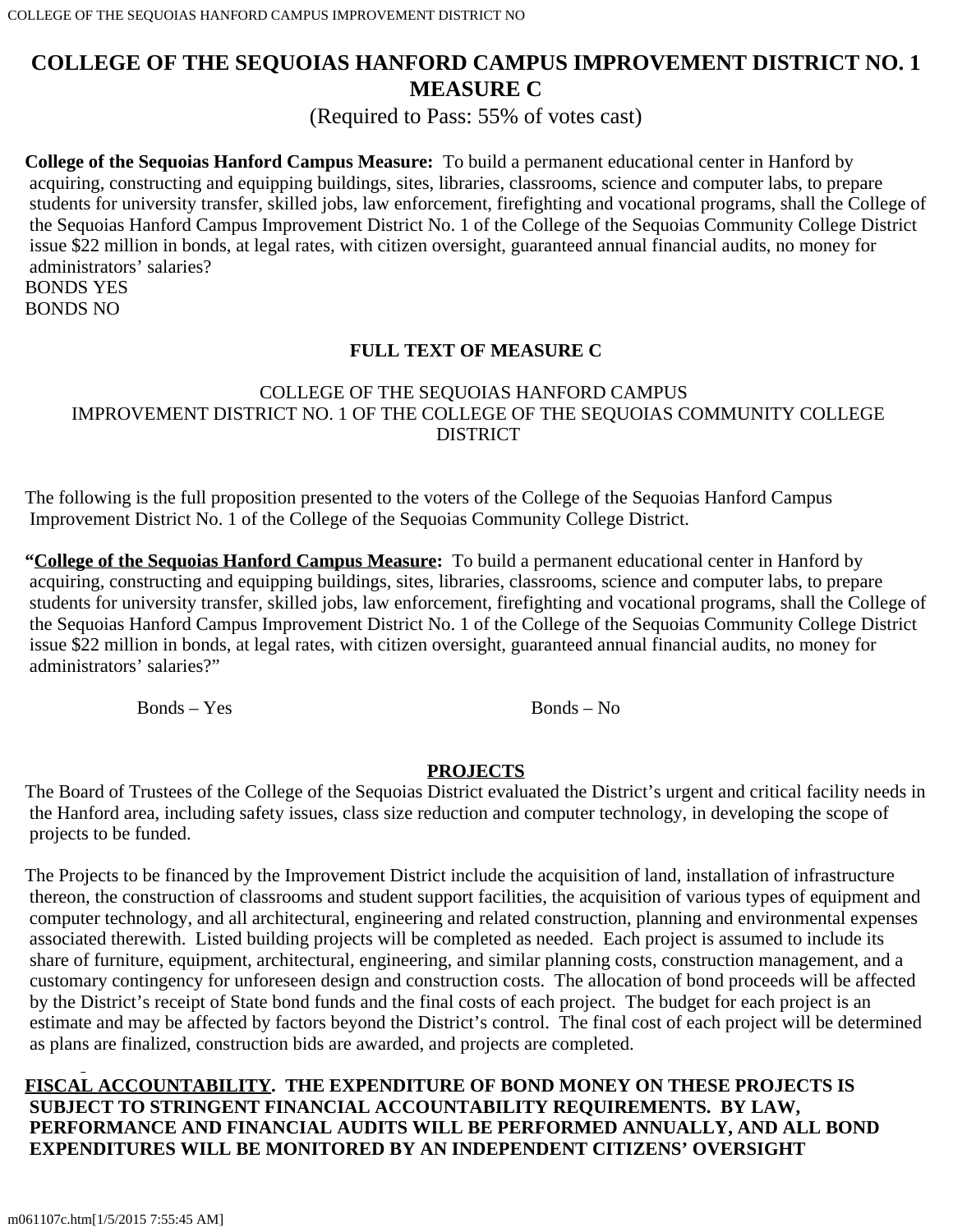COLLEGE OF THE SEQUOIAS HANFORD CAMPUS IMPROVEMENT DISTRICT NO

 **COMMITTEE TO ENSURE THAT FUNDS ARE SPENT AS PROMISED AND SPECIFIED. THE CITIZENS' OVERSIGHT COMMITTEE MUST INCLUDE, AMONG OTHERS, REPRESENTATION OF A BONA FIDE TAXPAYERS ASSOCIATION, A BUSINESS ORGANIZATION AND A SENIOR CITIZENS ORGANIZATION. NO DISTRICT EMPLOYEES OR VENDORS ARE ALLOWED TO SERVE ON THE CITIZENS' OVERSIGHT COMMITTEE.**

NO ADMINISTRATOR SALARIES. PROCEEDS FROM THE SALE OF THE BONDS AUTHORIZED BY THIS PROPOSITION SHALL BE USED ONLY FOR THE ACQUISITION, CONSTRUCTION, RECONSTRUCTION, REHABILITATION, OR REPLACEMENT OF COLLEGE FACILITIES, INCLUDING THE FURNISHINGS AND EQUIPMENT, AND NOT FOR ANY OTHER PURPOSE, INCLUDING TEACHER AND ADMINISTRATOR SALARIES AND OTHER OPERATING EXPENSES.

#### **IMPARTIAL ANALYSIS BY KINGS COUNTY COUNSEL MEASURE C**

Voter approval of this measure at the November 7, 2006 statewide election will authorize the governing board of the College of the Sequoias Community College District to issue and sell bonds in the maximum amount of twenty two million dollars (\$22,000,000), bearing interest at legal rates. The bond proceeds will be used to build a permanent educational center in Hanford by acquiring, constructing and equipping buildings, sites, libraries, classrooms and science and computer labs, with annual audits and a citizens' oversight committee. No bond proceeds could be used for faculty or administrator salaries or any other operating expenses.

Only voters in the College of the Sequoias Hanford Campus Improvement District No. 1 will be able to vote on the measure. The measure will be approved and the bonds may be issued by the District if 55% or more of the voters who cast ballots at the election vote in favor of the measure.

Dated: August 9, 2006

PETER D. MOOCK County Counsel County of Kings

### **TAX RATE STATEMENT MEASURE C**

An election will be held in the College of the Sequoias Hanford Campus Improvement District Number 1 of the College of the Sequoias Community College District (the "District") on November 7, 2006, to authorize the sale of up to \$22,000,000 in bonds of the District to finance college facilities as described in the measure. If such bonds are authorized and sold, principal and interest on the bonds will be payable from the proceeds of tax levies made upon the taxable property in the District. The following information is provided in compliance with Sections 9400-9404 of the Elections Code of the State of California. Such information is based upon the best estimates and projections presently available from official sources, upon experience within the District, and other demonstrable factors.

Based upon the foregoing and projections of the District's assessed valuation, and assuming the entire debt service will be paid through property taxation:

- 1. The best estimate of the tax rate which would be required to be levied to fund this bond issue during the first fiscal year after the sale of the first series of bonds, based on estimated assessed valuations available at the time of filing of this statement, is \$.02492 per \$100 (\$24.92 per \$100,000) of assessed value for the fiscal year 2007-2008.
- 2. The best estimate of the tax rate which would be required to be levied to fund this bond issue during the first fiscal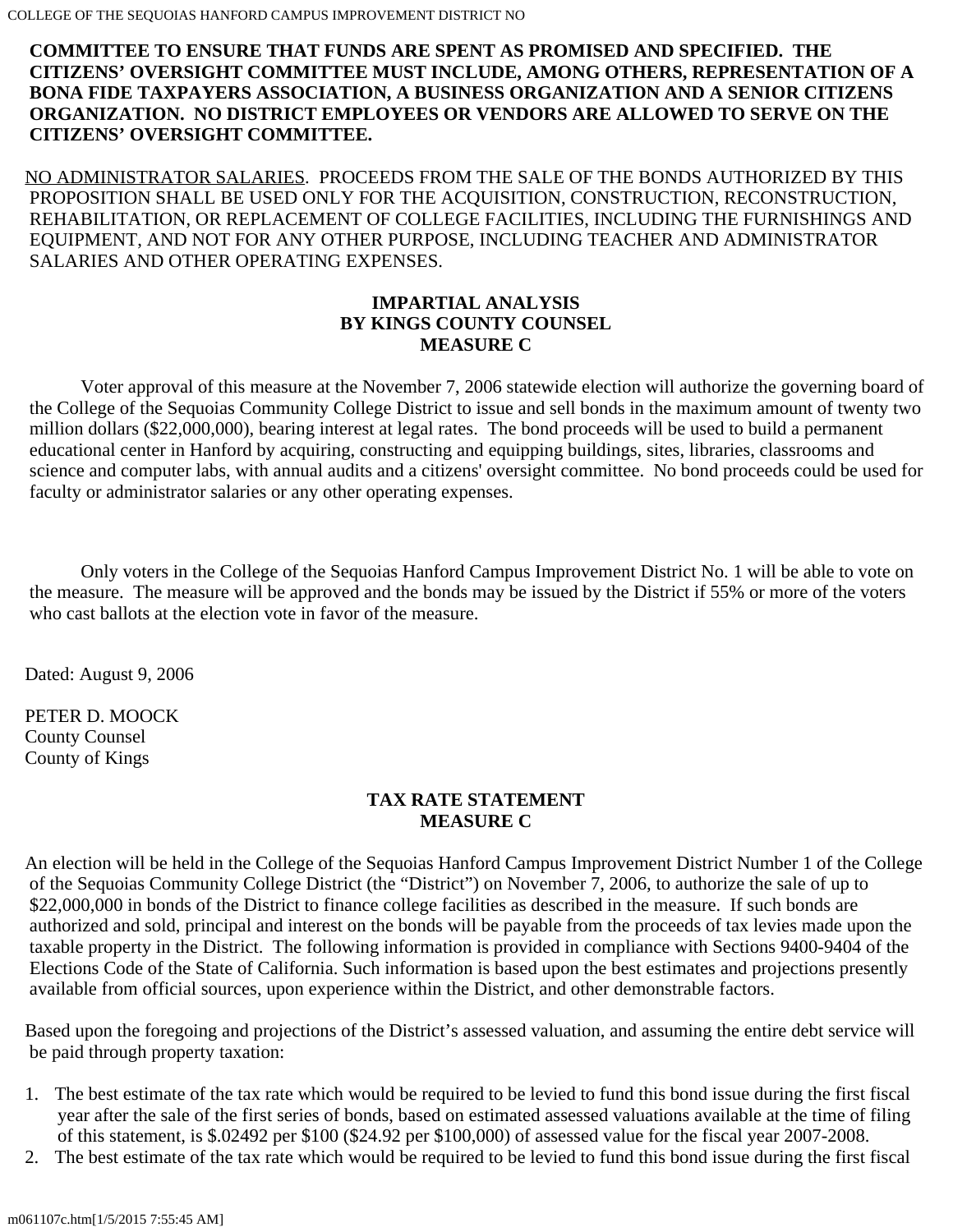year after the sale of the last series of bonds, based on estimated assessed valuations at the time of filing of this statement, is \$.02500 per \$100 (\$25.00 per \$100,000) of assessed value for the fiscal year 2011-2012.

3. The best estimate of the highest tax rate which would be required to be levied to fund this bond issue, based on estimated assessed valuations available at the time of filing of this statement, is \$.02500 per \$100 (\$25.00 per \$100,000) of assessed value in fiscal year 2011-2012.

Voters should note the estimated tax rate is based on the *ASSESSED VALUE* of taxable property on the County's official tax rolls, *not* on the property's market value. In addition, taxpayers eligible for a property tax exemption, such as the homeowner's exemption, will be taxed at a lower effective tax rate than described above. Certain taxpayers may also be eligible to postpone payment of taxes. Property owners should consult their own property tax bills and tax advisors to determine their property's assessed value and any applicable tax exemptions.

The attention of all voters is directed to the fact that the foregoing information is based upon projections and estimates only, which are not binding upon the District. The actual tax rates and the years in which they will apply may vary from those presently estimated, due to variations from these estimates in the timing of bond sales, the amount of bonds sold and market interest rates at the time of each sale, and actual assessed valuations over the term of repayment of the bonds. The date of sale and the amount of bonds sold at any given time will be determined by the District based on need for construction funds and other factors. The actual interest rates at which the bonds will be sold will depend on the bond market at the time of sale. Actual future assessed valuations will depend upon the amount and value of taxable property within the District as determined by the County Assessor in the annual assessment and the equalization process.

William T. Scroggins, Superintendent/President College of the Sequoias Community College District

## **ARGUMENT IN FAVOR OF MEASURE C**

Measure C will bring College of the Sequoias to Hanford in a big way!

California Department of Education statistics report that 73.3% of Kings County's high school graduates in 2004 – 2005 did not enroll in higher education of any kind. This number is up from 50% just five years ago. To compound this challenge, college enrollment decreases 50% for every 20 miles a student must drive.

Funding made available by passing Measure C will help to turn around the problem of low college attendance in Kings County by expanding the courses offered to local students. High school students will be able to enroll in COS courses at no cost, establishing their ties to higher education even prior to high school graduation.

The COS Police and Fire Academies and the Industrial Maintenance Technician Program will be relocated to the new COS Hanford Center. University transfer classes and pre-requisites needed to enroll into the RN program will also be offered. The new campus will provide general education classrooms, library, and science laboratory. Local employees can also upgrade their vocational skills to climb the career ladder at their workplace.

Measure C requests that voters approve the sale of \$22 Million in bonds to finance the new COS Center in Hanford. If approved, homeowners would pay approximately \$25 per \$100,000 of assessed property valuation. For the average homeowner, this amounts to about a tank of gas per year. We think it makes perfect sense to invest in our future through training the current and future workforce. Hanford has consistently voted in favor of passing this type of bond. This time, we are the only ones voting, and the funds would all be spent in Hanford – not for salaries, but to establish a permanent COS Hanford Center.

- s/ Neil D. Williams, Bus. Retention Specialist
- s/ Dick Jacques, President-Kings County Board of Realtors
- s/ James W. Mackey, President-Mackey & Mackey Insurance Agency
- s/ Judith A. Horn, Community Director
- s/ Sue Sorensen, Registered Dental Hygienist